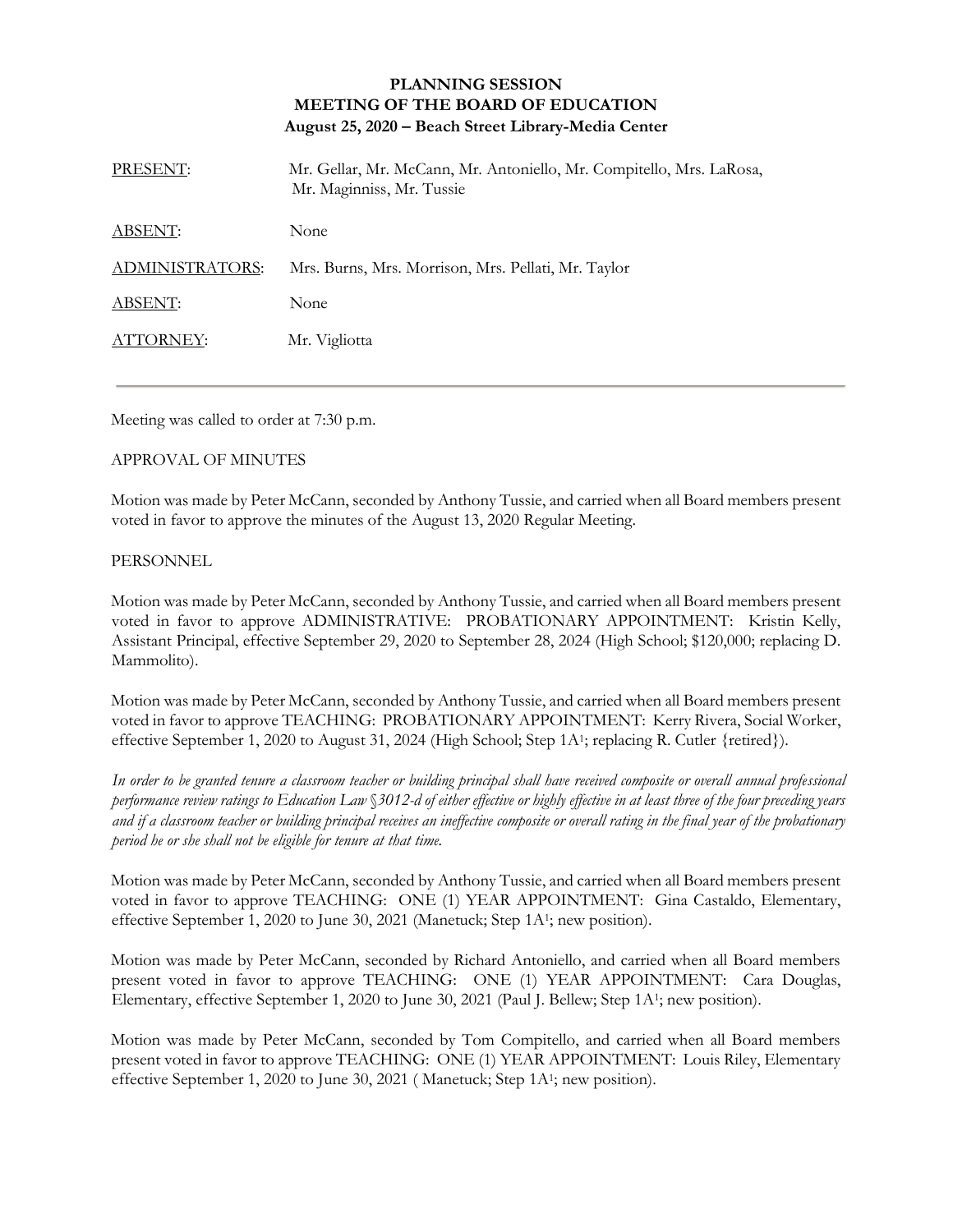Appointment is subject to review and approval of agreement memorializing appointment for 2020-2021 school year only.

Motion was made by Peter McCann, seconded by, Anthony Tussie and carried when all Board members present voted in favor to approve TEACHING ASSISTANT: PROBATIONARY APPOINTMENT: Meghan Regan, Teaching Assistant, effective September 1, 2020 to August 31, 2024 (Beach; Step 5; replacing M. Burrows {resigned}).

Motion was made by Peter McCann, seconded by Anthony Tussie and carried when all Board members present voted in favor to approve CIVIL SERVICE: PROBATIONARY APPOINTMENT: \*Laura Arabito, Health Office Aide, effective August 26, 2020 (High School; Step 1; new position).

Motion was made by Peter McCann, seconded by Richard Antoniello and carried when all Board members present voted in favor to approve CIVIL SERVICE: PROBATIONARY APPOINTMENT: \*Christine Boschi, Health Office Aide, effective August 26, 2020 (Bayview; Step 1; new position).

Motion was made by Peter McCann, seconded by Tom Compitello and carried when all Board members present voted in favor to approve CIVIL SERVICE: PROBATIONARY APPOINTMENT: \*Margaret Cioffi, Health Office Aide, effective August 26, 2020 (Paul J. Bellew; Step 1; new position).

Motion was made by Peter McCann, seconded by Anthony Tussie and carried when all Board members present voted in favor to approve CIVIL SERVICE: PROBATIONARY APPOINTMENT: \*Cara Wenk, Health Office Aide, effective August 26, 2020 (Oquenock; Step 1; new position).

Motion was made by Peter McCann, seconded by Anthony Tussie and carried when all Board members present voted in favor to approve CIVIL SERVICE: CHANGE IN TITLE: Laurie Donnelly-Parsons, Health Office Aide, effective September 1, 2020 (Beach Street; Step 1; change from Special Education Aide).

Motion was made by Peter McCann, seconded by Anthony Tussie and carried when all Board members present voted in favor to approve CIVIL SERVICE: CHANGE IN TITLE: Donald Lettieri, District Lead Guard, effective August 29, 2020 (\$24.64 hr., plus \$250 weekly stipend; change from guard at high school).

Motion was made by Peter McCann, seconded by Anthony Tussie and carried when all Board members present voted in favor to approve CIVIL SERVICE: RESIGNATION: Mayra Castillo, Cafeteria Aide, effective August 12, 2020 (Udall).

Motion was made by Peter McCann, seconded by Anthony Tussie and carried when all Board members present voted in favor to approve CIVIL SERVICE: RESIGNATION: Jennifer LaBombard, Biotechnology Aide, effective August 17, 2020 (High School).

Motion was made by Peter McCann, seconded by Anthony Tussie and carried when all Board members present voted in favor to approve CIVIL SERVICE: RESIGNATION: Katherine Panaro, Part Time Food Service Worker, effective August 18, 2020 (Beach Street).

Motion was made by Peter McCann, seconded by Anthony Tussie and carried when all Board members present voted in favor to approve CIVIL SERVICE: RETIREMENT: John Ingrassia, Head Custodian, effective November 1, 2020 (20 years).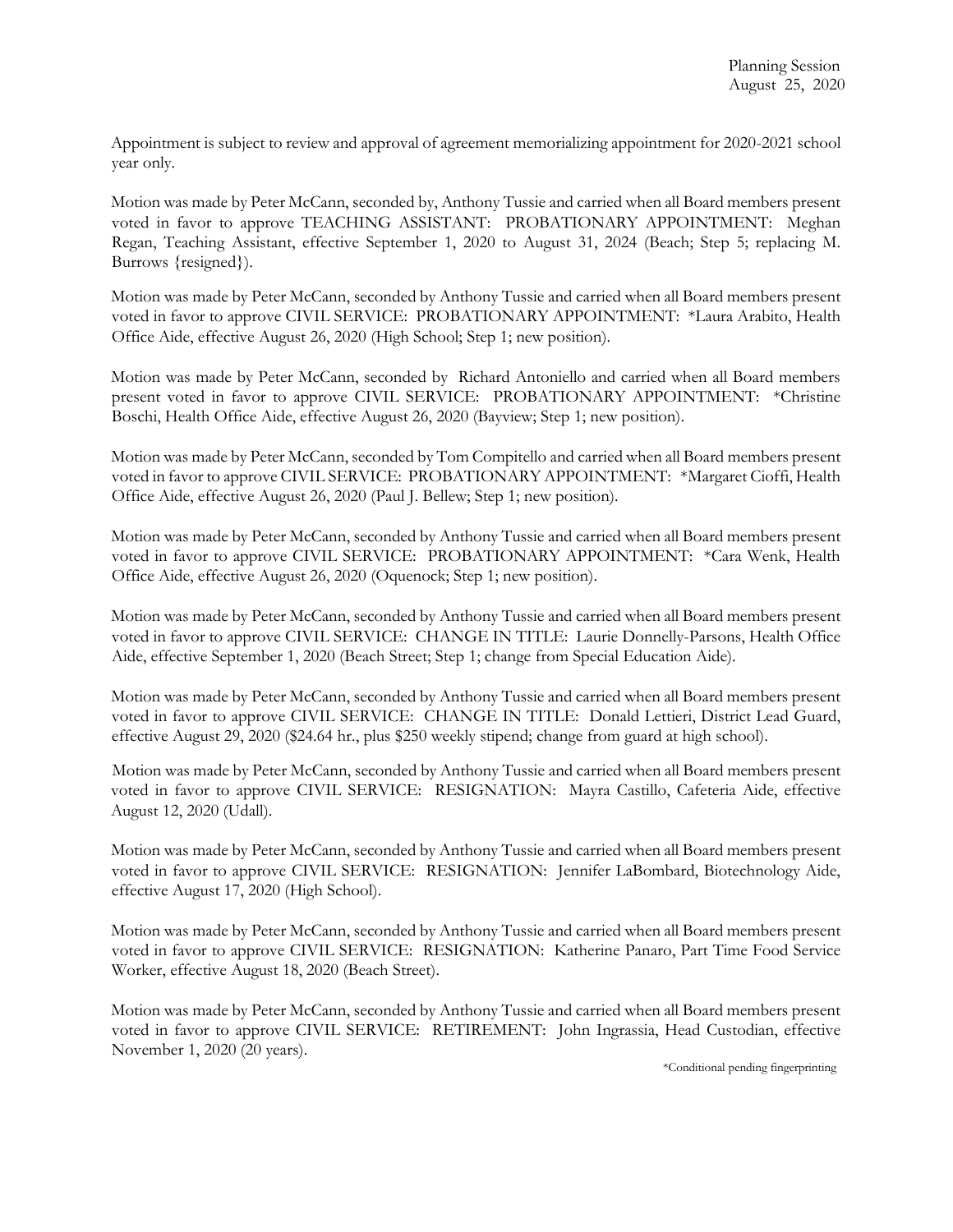Motion was made by Peter McCann, seconded by Anthony Tussie and carried when all Board members present voted in favor to approve CIVIL SERVICE: RETIREMENT: Margaret Parro, Cafeteria Aide, effective September 2, 2020 (19 years).

Motion was made by Peter McCann, seconded by Anthony Tussie and carried when all Board members present voted in favor to approve CIVIL SERVICE: RETIREMENT: Celeste Vasti, Special Education Aide, effective September 2, 2020 (19 years).

Motion was made by Peter McCann, seconded by Anthony Tussie and carried when all Board members present voted in favor to approve CIVIL SERVICE: SECURITY CONSULTANT (\$42.63/hr.): Byron McCray, effective August 29, 2020.

Motion was made by Peter McCann, seconded by Anthony Tussie and carried when all Board members present voted in favor to approve CIVIL SERVICE: LEAVE OF ABSENCE (unpaid) (Pursuant to the Family Medical Leave Act of 1993-12 week continuous medical coverage): Eric Wodhanil, Custodial Worker I, effective August 10, 2020 – October 10, 2020 (Bayview).

Motion was made by Peter McCann, seconded by Anthony Tussie and carried when all Board members present voted in favor to approve OTHER: RESIGNATION: Stephanie Acierno, Preferred Substitute, effective August 20, 2020.

Motion was made by Peter McCann, seconded by Anthony Tussie and carried when all Board members present voted in favor to approve OTHER: FALL 2020 HIGH SCHOOL COACHES: GIRLS VOLLEYBALL: Jim Klimkoski, Varsity Coach; Tara Annunziata, Assistant Varsity Coach; Gina Giacalone, J.V. Coach.

Motion was made by Peter McCann, seconded by Anthony Tussie and carried when all Board members present voted in favor to approve OTHER: EARLY WINTER 2020-2021 HIGH SCHOOL COACHES: GIRLS VOLLEYBALL: Tara Annunziata, 7-8 Udall Coach; Erin Harris, 7-8 Beach Coach. BOYS BASKETBALL: Patrick Tunstead, 7-8 Udall Coach; Christopher Salerno, 7-8 Beach Coach. CHEERLEADING: Lisa Shecter, 7-8 Udall Coach; Jill Bohnaker, 7-8 Beach Coach.

Motion was made by Peter McCann, seconded by Anthony Tussie and carried when all Board members present voted in favor to approve OTHER: WINTER 2020-2021 HIGH SCHOOL COACHES: GIRLS BASKETBALL: Christopher Scharf, Varsity Coach; Kristen Doherty, Assistant Varsity Coach; Charles (Kevin) Osburn, J.V.Coach. BOYS BASKETBALL: Thomas Cross, Varsity Coach; Richard Zeitler, Assistant Varsity Coach; John T. Denninger, J.V. Coach. WRESTLING: Nicholas LaGiglia, Varsity Coach; Tom Longobardi, Assistant Varsity Coach; John Ferrara, J.V. Coach; Tyler Walsh, Volunteer Coach Varsity & JV. BOYS SWIMMING: Thomas Loudon, Varsity Coach; Edward Jablonski, Assistant Varsity Coach. BOYS BOWLING: James Farnworth, Varsity Coach. GIRLS BOWLING: Frank Franzone, Varsity Coach. BOYS WINTER TRACK: Anthony Yuli, Varsity Coach; James Dooley, Assistant Varsity Coach. GIRLS WINTER TRACK: Michelle Studley, Varsity Coach; Gregory Ziems, Assistant Varsity Coach. KICKLINE: Jessica Cichy, Varsity Coach. CHEERLEADING: Dina Barone, Varsity Coach, Lauren Brady, Assistant Varsity Coach, Priscilla McBride, J.V. Coach, Nicole Shaw, Assistant J.V. Coach.

Motion was made by Peter McCann, seconded by Anthony Tussie and carried when all Board members present voted in favor to approve OTHER: LATE WINTER 2021 MIDDLE SCHOOL COACHES: GIRLS BASKETBALL: Christopher Salerno, 7-8 Udall Coach; Patrick Tunstead, 7-8 Beach Coach. WRESTLING: Robert Ulrich, 7-8 Udall Coach. BOYS VOLLEYBALL: James Klimkoski, 7-8 Udall Coach; Erin Harris, 7-8 Beach Coach.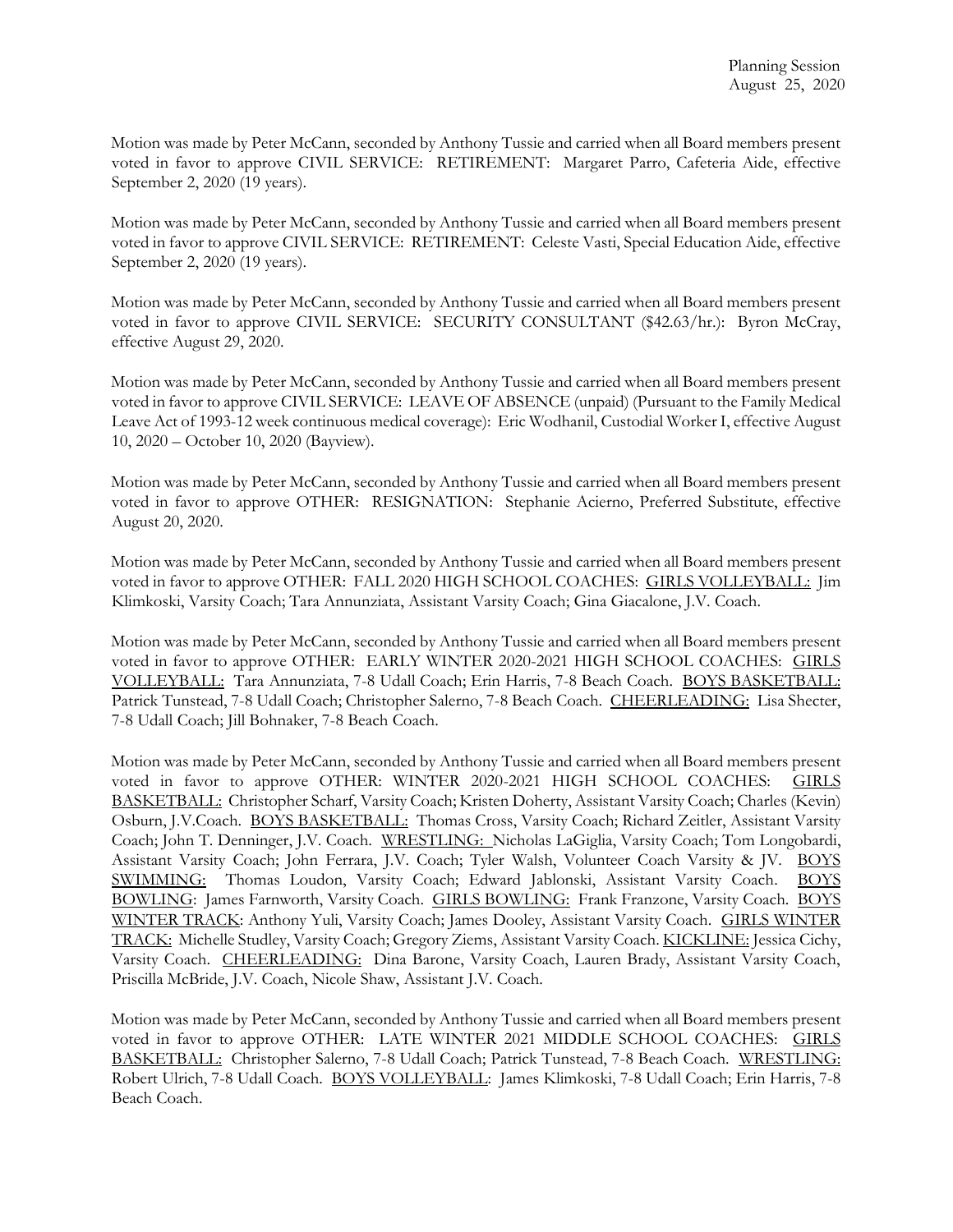Motion was made by Peter McCann, seconded by Anthony Tussie and carried when all Board members present voted in favor to approve OTHER: ALTERNATIVE SCHOOL INSTRUCTORS 2020-2021:

| Jill Culver, Art                    | 1 section/full year   |
|-------------------------------------|-----------------------|
| Evelyn Hanlon, Counseling           | 1 section/full year   |
| Wendy Loddigs, Counseling           | 1 section/full year   |
| Dina Barone, English                | 1section/full year    |
| Linda Gifford, English              | 1 section/full year   |
| Richard Ippoliti, English           | 1 section/full year   |
| Anthony Yuli, Health                | 1 section/full year   |
| Christina Bivona, Math              | 1 section/full year   |
| Lawrence Sciarrino, Math            | 1 section/full year   |
| Brian Cameron, Physical Education   | 1 section/full year   |
| Joseph Nicolosi, Physical Education | 1 section/full year   |
| John Guerriero, Psychology          | 1 section/full year   |
| Rebecca Silva, Psychology           | 1 section/full year   |
| Brian Daniels, Science              | 1 section/full year   |
| Ashley Szoyka, Science              | 1 section/full year   |
| Aron Chizik, Social Studies         | 1 section/full year   |
| Edward Jablonski, Social Studies    | 1 section/Fall 2020   |
| Michael Hazelton, Social Studies    | 1 section/Spring 2021 |
| Eric Rao, Social Studies            | 1 section/full year   |
| Dennis Montalto, Special Education  | 1 section/full year   |

Motion was made by Peter McCann, seconded by Anthony Tussie and carried when all Board members present voted in favor to approve OTHER: AUDITORIUM TECHNICIANS 2020-2021:

| <b>Bruce Bockstruck</b> | Leonard LaPinta  |
|-------------------------|------------------|
| Justin DeMaio           | Arthur Machowicz |
| Jesse Fawess            | Melissa Senatore |
| Frank Franzone          | John Simone      |
| Ryan Jensen             | Joseph Senatore  |
| David Kaufman           | Michael Taranto  |
| James Krais             | Ronald Weber     |

Motion was made by Peter McCann, seconded by Anthony Tussie and carried when all Board members present voted in favor to approve OTHER: CONCERT HALL MANAGERS 2020-2021:

James Krais, High School Arthur Machowicz, Beach Street Middle School Michael Taranto, Udall Road Middle School

Motion was made by Peter McCann, seconded by Anthony Tussie and carried when all Board members present voted in favor to approve Change Order – Laser Industries, Inc. – West Islip High School - \$16,995.

Motion was made by Peter McCann, seconded by Anthony Tussie and carried when all Board members present voted in favor to approve final contract for Cooperative Educational Services 2019-2020.